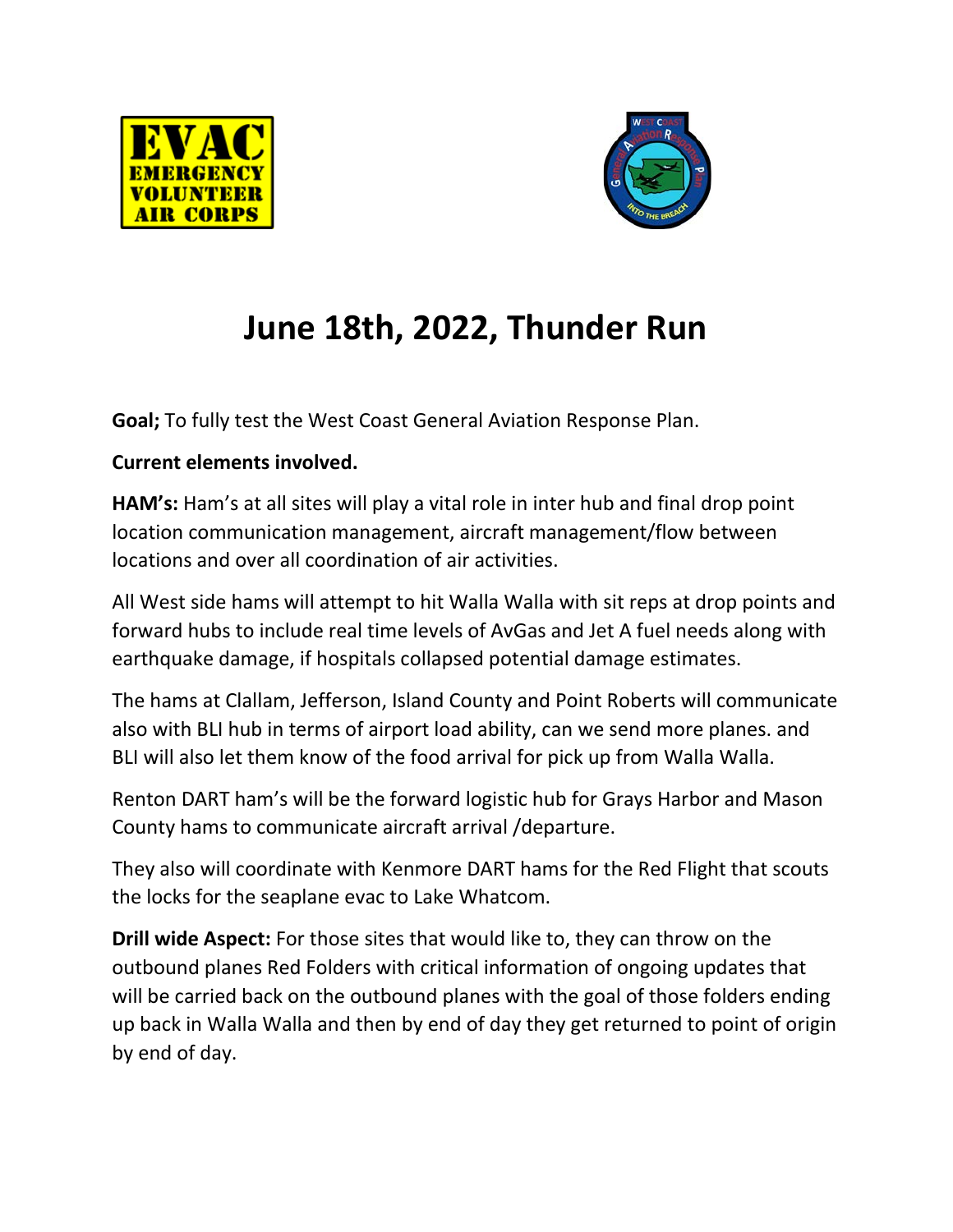**National Tribal Emergency Management Council:** Their members will collocate at all sites that they are available to be at for the duration of the lift. For their HAM's this will be an opportunity for them to work with the WCGARP effort in aircraft / site communication flow.

**BCAERO;** Will come from Canada and into BLI as the customs/drop in point and from there food will be either off loaded or planes may continue on to final points of destination. They have committed to the 30,000 lbs coming from their airport in Langley BC to BLI and pushed out to final BLI drop points.

**CalDART/ Ron's Group;** Will be flying out of CA the Miracle Food Network LA based film crew the day before the drill into BLI to document this effort on the day of.

**Walla Walla DART**: Will be the logistic hub for the breakdown of the 30,000 lbs. on non-perishable food that is trucked in. They will weigh, label and sort for final destination and split it into two piles, one for BLI and one for Renton DART. They will also receive the RED flights and once arrived share that information with the WCGARP e-mail group and Lee Jones from the national fuel group to start the fuel and the fuel flyer timeline.

**BLI DART**; About a month prior will start the food drive locally with the Lake Way Fred Meyers. Two days prior will do the dueling U-Haul drive at the Lake Way Fred Meyers, hopefully with CAP help. Day of will launch the red flight for Highway 20 and Whatcom County key fail points. Will serve as the logistic/com hub for flight ops out to Jefferson, Clallam, Island County and Point Roberts. Will receive the ham traffic from Kenmore DART about seaplane evacuation. This site will also serve as the cross-border operation drop in spot for BCAERO. We will assist in coordination what comes in from Canada to out bound final drop points.

**Point Roberts site team;** Same as above BLI site ground team.

**Renton DART:** Will perform similar role to BLI but will be hub for Mason and Grays Harbor County along with performing the Red Flights for highway 2 (Ballard locks), 90, 18, and Columbia River. If so desire/able will do a local food drive with some flown out to the two counties, they serve and the rest going to local food bank.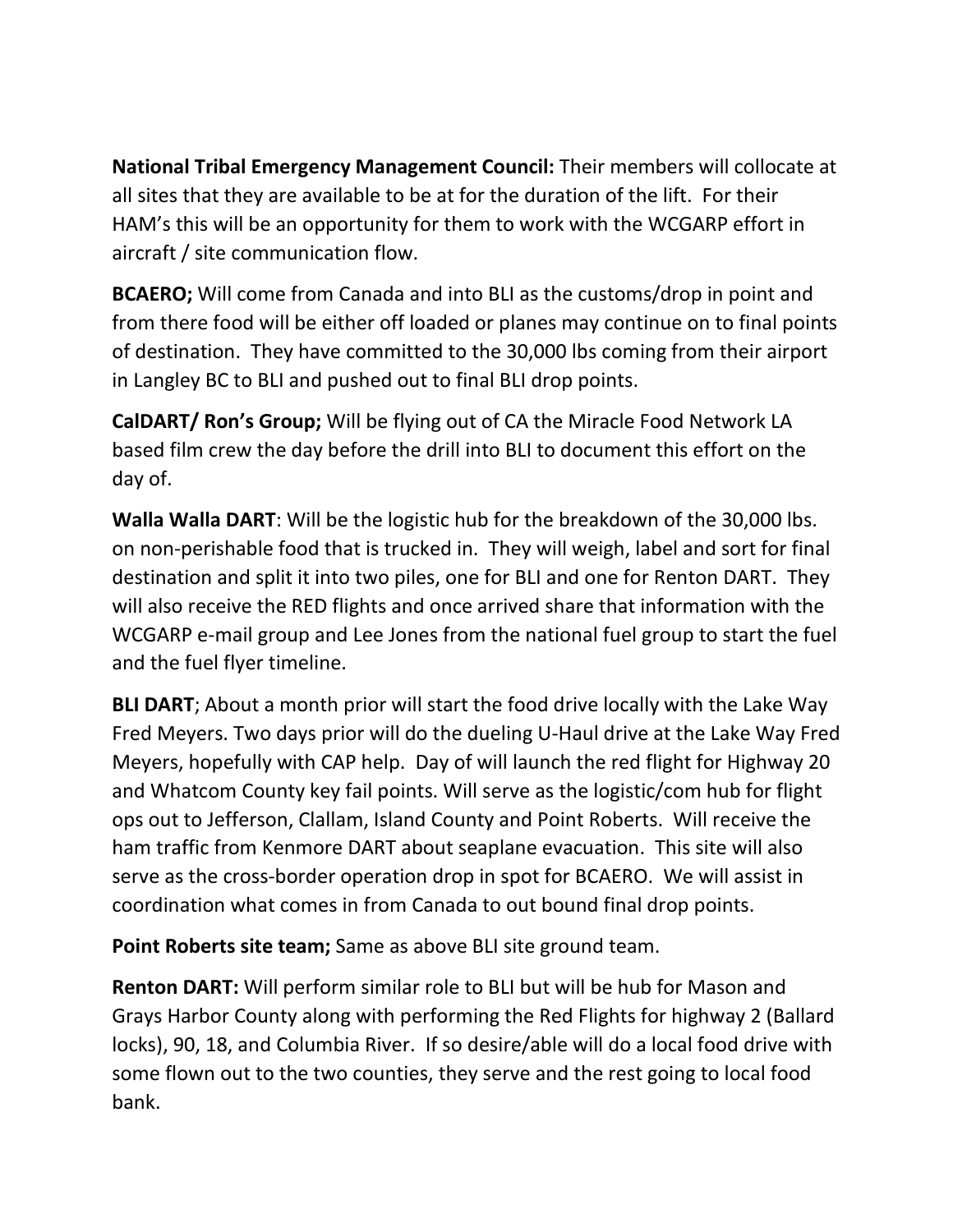## **Clallam, Jefferson, Grays Harbor, Island County and Mason DART's;** will coordinate with respective forward hubs to pick up their supplies that were flown over the pass.

**Idaho DART**: If they are open to this, they can do a local food drive and drop that food into Walla Walla to develop that logistic line. Food dropped will have some stay with Walla Walla and the rest will be pushed forward over the pass.

**Pilots;** split into long haul and short haul groups. **Long haul** will be going back and forth between Walla Walla and BLI or Renton DART. **Short haul** will stay west of Cascades and move supplies from the forward hubs of BLI and Renton DART to final destinations.

## **Link to google mapping of concept.**

[https://www.google.com/maps/d/edit?mid=1RQHhWe2HpjxCoeuFYlpTS4yt45wG](https://www.google.com/maps/d/edit?mid=1RQHhWe2HpjxCoeuFYlpTS4yt45wG5mwP&usp=sharing) [5mwP&usp=sharing](https://www.google.com/maps/d/edit?mid=1RQHhWe2HpjxCoeuFYlpTS4yt45wG5mwP&usp=sharing)

## **Synopsis/Timeline.**

On June 18<sup>th</sup> the WCGARP will initiate a full level response at the break of dawn until dusk or all food has been delivered to final destination if that is accomplished before dusk. This is in response to a full rupture of the entire Cascadia subduction zone fault along with subsequent 40 ft tsunami along the coast and 20 foot one within the sound. At start all pilots will report to BLI and Renton DART for short haulers and long haulers will head to Walla Walla to begin operations and hams will start setting up and transmitting along with immediate dispatch of all Red Flights.

As day progresses once Walla Walla is emptied out the long haulers will start helping get supplies out of Renton DART and BLI DART to final drop points. As BLI and Renton DART's empty out whoever is last will get the aircraft's help from the other finished forward hub until the last one is done.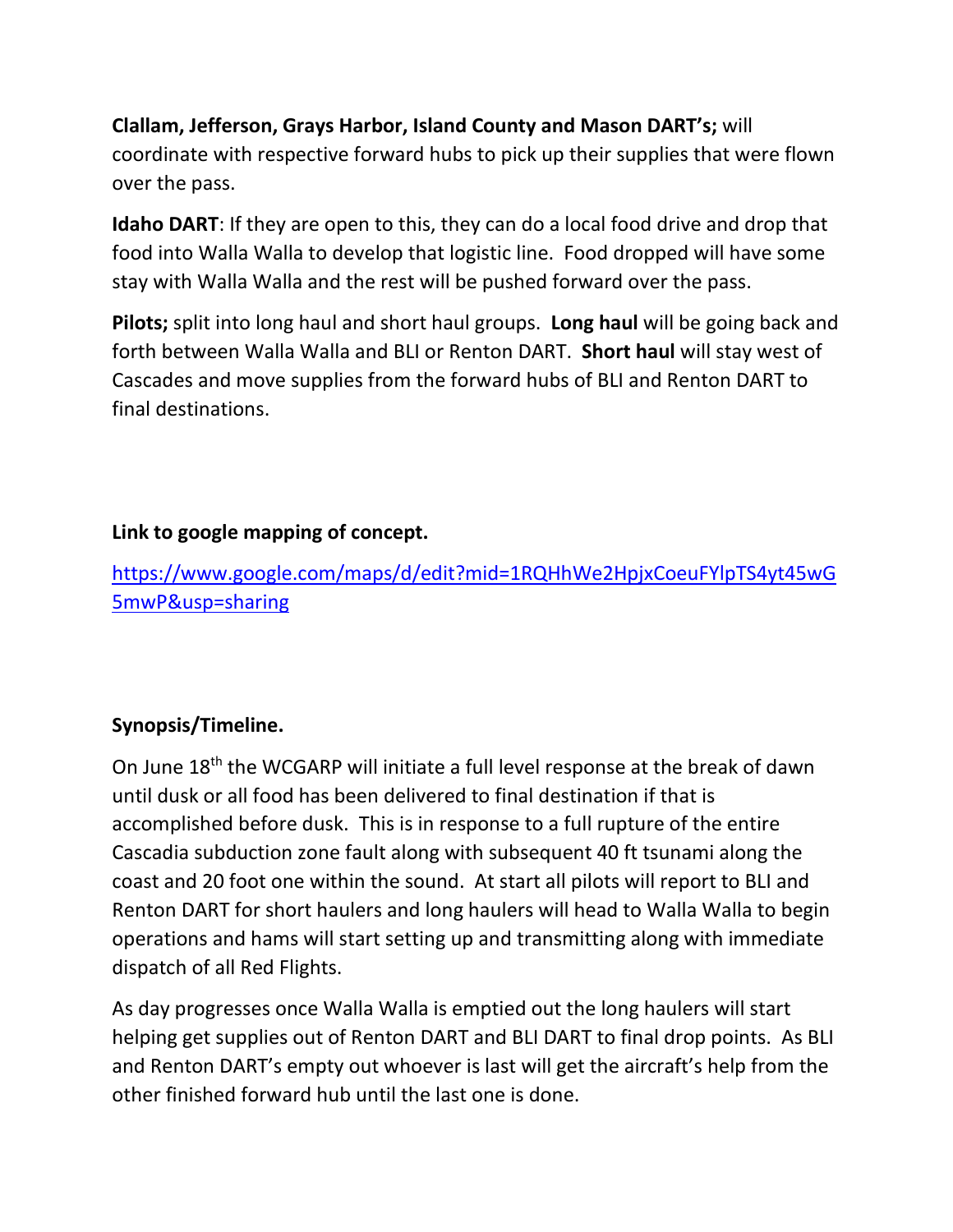Additionally, BCAERO will start flight operations going into BLI as the customs drop in point with then further flights out to final destinations.

### **Ground Crew Start Time; 7:00 am pacific standard time.**

**Pilots; Start preflight arrive at your planes and start launching from home bases at 7:00 am to head to logistic bases of BLI or Walla Walla as predesignated/ Red Flights Launch also.**

## **Current Food Distribution Projections;**

Current load distribution for what comes out/through Bellingham International onto the below final destinations. **This is the 30,000 lbs donated by BC AERO combined with the local annual Lake Way Fred Meyers food drive** which we should be able to add an additional **10,000 lbs** to the mix so total of **40,000 lbs out of BLI onto.**

**Clallam County 6,000 lbs Jefferson County International, Jefferson County 6,000 lbs Langley Airport, Island County 8,000 lbs A.J. Eisnberg, Island County 8,000 lbs Point Roberts Air Park 800 lbs The left over will be split between Bellingham Food Bank and Miracle Food Network.**

**For what comes out of the Walla Walla Site we'll plan for 20,000 lbs to go to Renton and from there the below Distro;**

**Bowerman Airfield, Grays Harbor County 6,000 lbs Sanderson Airfield, Mason County 6,000 lbs Renton Airfield, gets to keep 8,000 lbs for NW harvest**

**Additional out of Walla Walla a direct spur to Oregon by Oregon DART pilots of 10,000 lbs.**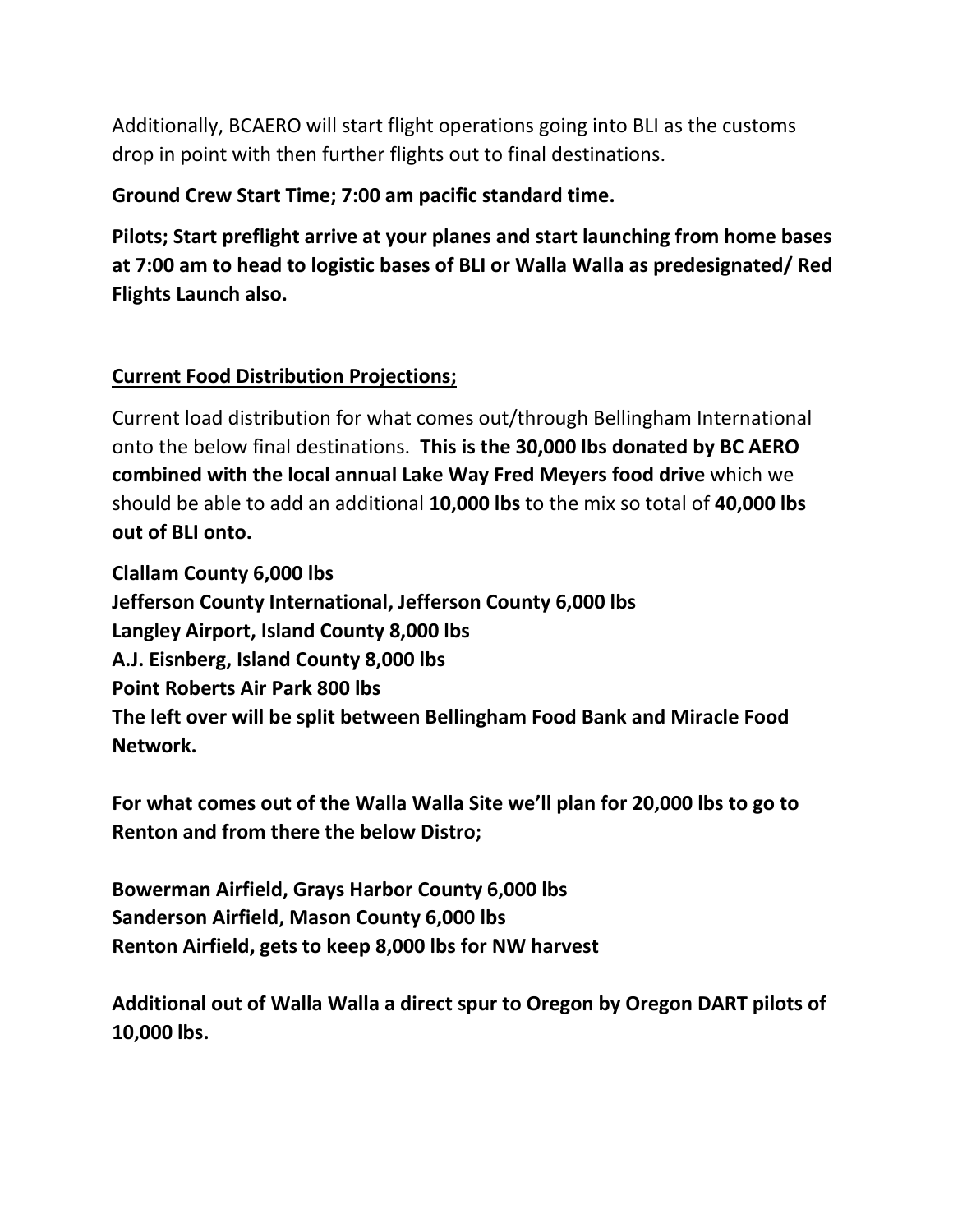**Then what ever Idaho DART can collect can run to Walla Walla for Walla Walla DART to keep to their food bank.**

## **Participating Food Banks**

### **Clallam County Food Bank**

Clallam Bay Food Bank (new hope) Chris Hurr 360-640-2985

Sequim Food Bank Andrea Smith or Pam 360-683-1205

Forks Food Bank Pat Soderline or Sena 360-460-6423

#### **Island County Food Bank**

**Gifts from the Heart Food Bank** located in Coupeville WA. at 203 North Main Street; (they share our building with the Boys and Girls Club) **(360) 672-5502 .** Their manager is **Aloha and her email** is [aloha@hartfamily.net.](mailto:aloha@hartfamily.net)

#### **Grays Harbor County**

Coastal Harvest 520 Tyler St, Hoquiam, WA 98550 [\(360\) 532-6315](https://www.google.com/search?q=Coastal+Harvest&rlz=1C1EJFA_enUS718US718&oq=Coastal+Harvest&aqs=chrome..69i57j46i39i175i199j46i199i465i512j46i175i199i512j0i512l3j69i61.4596j0j7&sourceid=chrome&ie=UTF-8) Brent Hunter, Director

#### **Bellingham Food Bank**

Bellingham food bank Kristin Costanza 360-436-6114

Point Roberts Food Bank Henry Rosenthal 360-945-1711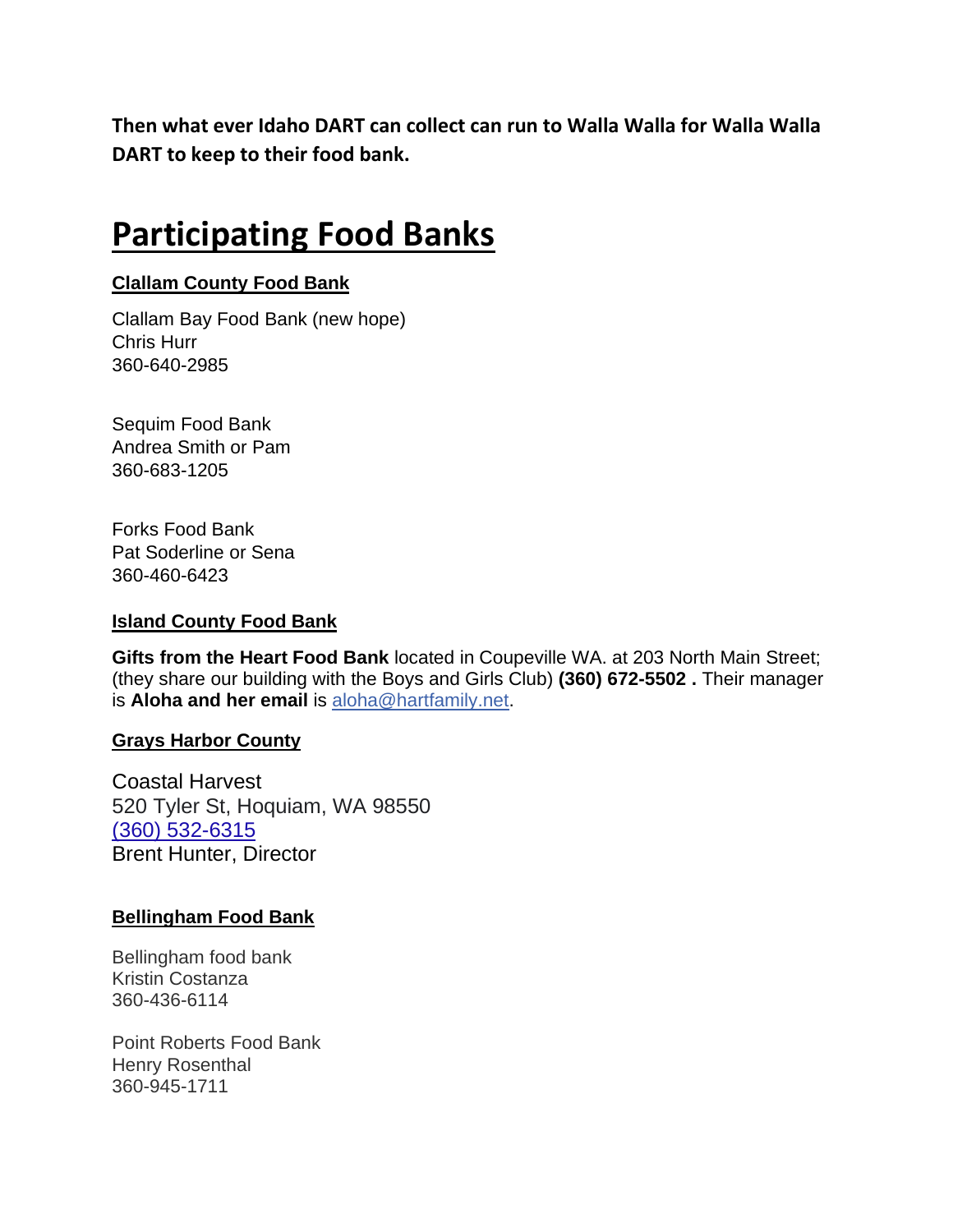Miracle Food Network Doug Robertson 360-220-3437

#### **Walla Walla Food Bank**

Walla site Blue Mountain Action Council Jeff Mathias 509-529-3561

### **Jefferson County Food Bank**

Mike Boock, President Jefferson County Food Banks Association [President@jcfba.org](mailto:President@jcfba.org)

#### **Mason County Food Bank**

James Dettmar [James.dettmar@yahoo.com](mailto:James.dettmar@yahoo.com)

### **Renton Site**

**Emily DeBoer** (she/they) **| Procurement Assistant** Northwest Harvest | *p* 206.923.7459 *[emilyd@northwestharvest.org](mailto:emilyd@northwestharvest.org)* | *[northwestharvest.org](https://nam12.safelinks.protection.outlook.com/?url=http%3A%2F%2Fwww.northwestharvest.org%2F&data=04%7C01%7Cmarik%40northwestharvest.org%7Ca8a0acb73bd34e9cc8d808d9e105cab8%7Cbe72fbd0df6a49fa828b7dff20c190ab%7C0%7C0%7C637788237278676998%7CUnknown%7CTWFpbGZsb3d8eyJWIjoiMC4wLjAwMDAiLCJQIjoiV2luMzIiLCJBTiI6Ik1haWwiLCJXVCI6Mn0%3D%7C3000&sdata=tP5YFLN9DSmhS7GAe543aLpXMjaRf0TSaqC6ValKjSU%3D&reserved=0)*

## **Participating Organizations By County/Region**

## **Regionally**

National Tribal Emergency Management Council (NTEMC)

Emergency Volunteer Air Corps (EVAC)

West Coast General Aviation Response Plan (WCGARP) group

Puget Sound Energy HAM volunteer operators

British Columbia Airlift Emergency Response Operation (BC AERO)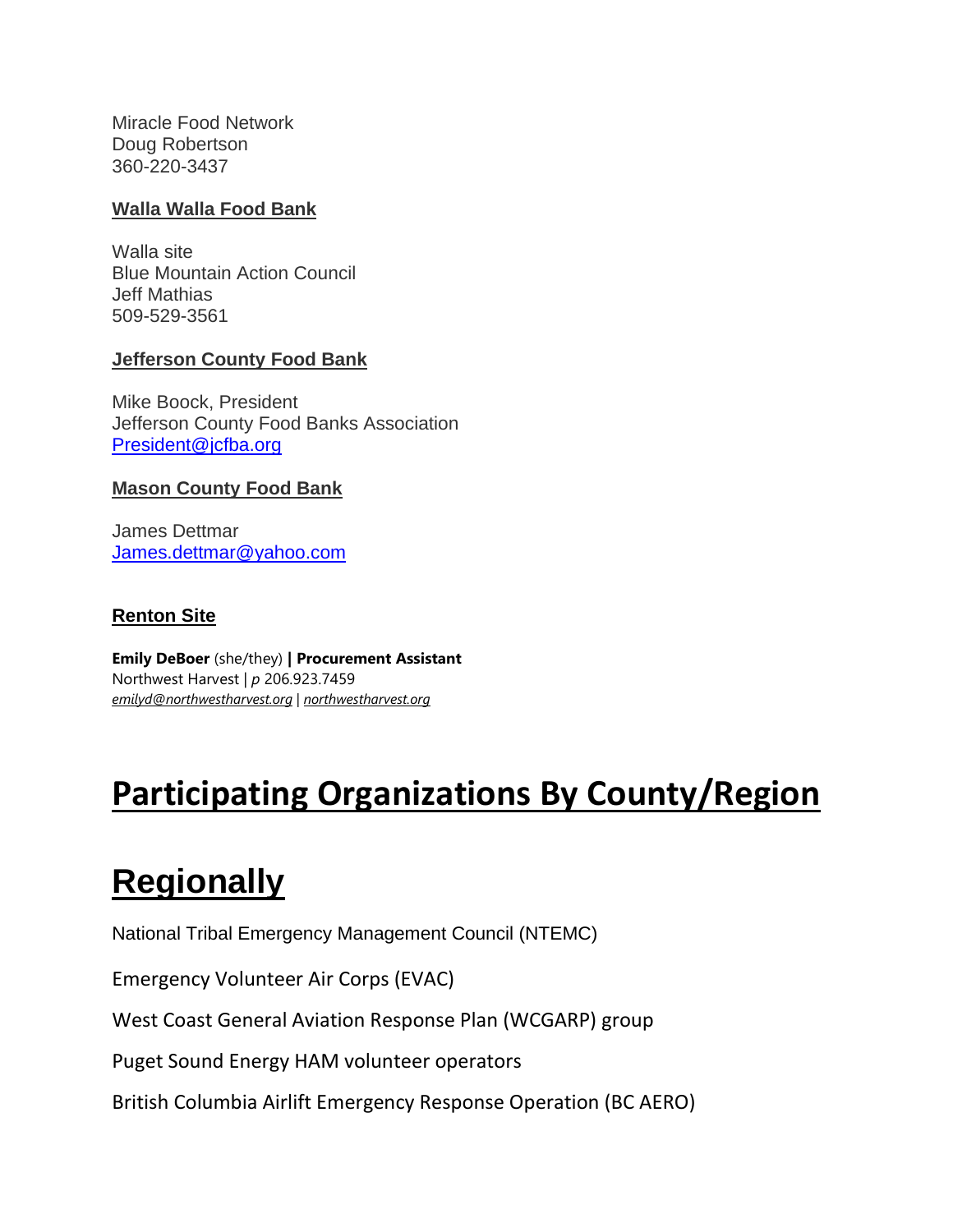State Wide DART Pilot List Mark Freeman, CEO, OCENS Serena<https://www.serenacorp.org/> ; Financial Donor EVAC; Financial Donor NTEMC and Farmer Frog/Miracle Food Network; Direct Food Donation

## **County**

### **Whatcom County;**

Whatcom County Emergency Volunteer Air Corps Disaster Airlift Response Team (WC EVAC DART)

Puget Sound Energy Volunteer HAM Operators and local operators

Civil Air Patrol Chapter

Miracle Food Network

Point Roberts Emergency Preparedness

Point Roberts Fire Department

Bellingham Food Bank

Point Roberts Food Bank

Lake Way Fred Meyers

Meridian U-haul

### **Clallam County;**

Clallam County DART

Clallam County Emergency Management

Clallam County HAM's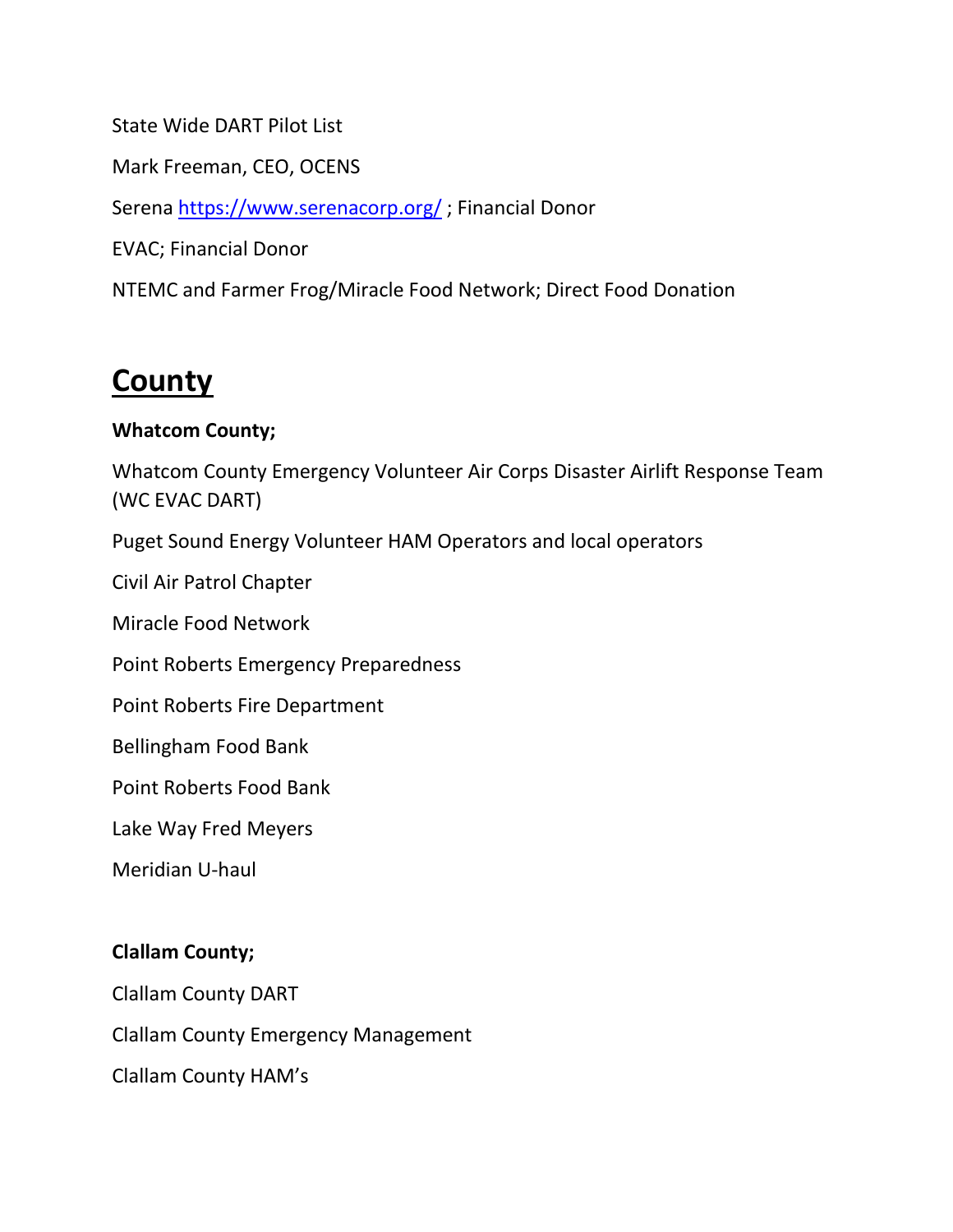### **Jefferson County;**

Jefferson County DART Jefferson County HAM's Jefferson County Emergency Management

### **Island County;**

Island County DART Island County HAM's Island County Emergency Management

### **Grays Harbor County;**

Grays Harbor DART'

Grays Harbor HAM's

### **Mason County;**

Mason County DART Mason County Emergency Management

### **Renton Field;**

Renton DART

PSE HAM Volunteers

Civil Air Patrol